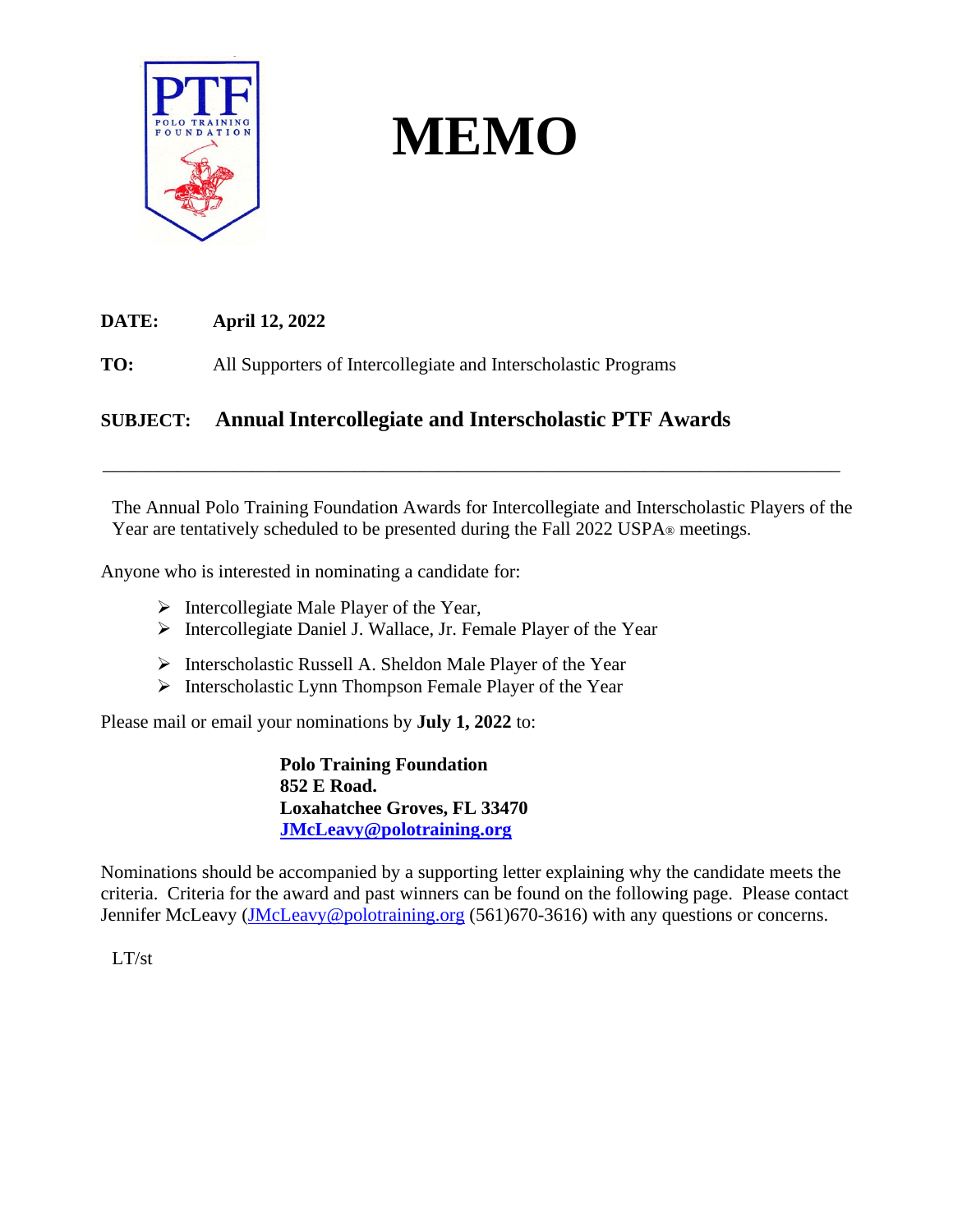# **POLO TRAINING FOUNDATION AWARDS**

## **The Polo Training Foundation Award winners are selected through their participation in the Intercollegiate and Interscholastic programs of the United States Polo Association and based on the following criteria:**

#### **I. Playing Ability** A. Horsemanship

B. Mallet Skill C. Team Work

### **II. Contribution to the sport**

- A. Leadership
- B. Commitment
- C. Assistance to new players

#### **III. Sportsmanship**

- A. Conduct in and out of the
- playing arena B. Knowledge of the rules and their
- enforcement
- C. A positive attitude

## **INTERCOLLEGIATE RECIPIENTS**

D. Comprehension of the game

| 1986 | Kristen Laughlin / University of CA Davis      |
|------|------------------------------------------------|
|      | Tom Huber / University of Virginia             |
| 1987 | Clarissa Cantacuzene / University of Virginia  |
|      | Thomas Lach / Skidmore College                 |
| 1988 | Derek Sifton / University of Virginia          |
|      | Haley Holmes / Colorado State University       |
| 1989 | Patrick Andrew / Cornell University            |
|      | Ann Wimmer / Stanford University               |
| 1990 | Wilbur O'Ferrall / University of CA Davis      |
|      | Loring Piper / Skidmore College                |
| 1991 | Jennifer Kaufman / University of CA Davis      |
|      | Oliver Olsen / University of Virginia          |
| 1992 | Kelly Chambers / Cornell University            |
|      | William Orthwein / Skidmore College            |
| 1993 | Elizabeth Worrall / University of Virginia     |
|      | John Harris / Stanford University              |
| 1994 | Brigette Parten / Colorado State University    |
|      | Trevor Wells / Cornell University              |
| 1995 | Kristy Waters / Texas A&M                      |
|      | John Flournoy, Jr. / University of Virginia    |
| 1996 | Kathryn Roeser / UC Santa Barbara              |
|      | Guy Glenn / Colorado State University          |
| 1997 | Ilia Christy / Stanford                        |
|      | Christopher Hitchcock / University of Virginia |
| 1998 | Kimberly Morgan / University of Connecticut    |
|      | Rodrigo Fernandez / University of Virginia     |
| 1999 | Rebecca Rucker / University of Oklahoma        |
|      | Jim Seward / Colorado State University         |
| 2000 | Heather Torrey / Cornell University            |
|      | Carlucho Arellano / University of Virginia     |
| 2001 | Christina Burger / University of CA-Davis      |
|      | Jeff Embow / Cornell University                |
| 2002 | Melissa Riggs / Cornell University             |
|      | Craig Fraser / Texas A&M                       |
| 2003 | Taylor McLean / Cornell University             |
|      | Nicholas Cifuni / Colorado State University    |
| 2004 | Marissa Bianchi / Cornell University           |
|      | Rorey Torrey / University of Connecticut       |
| 2005 | Mary C."Molly" Buck / Cornell University       |
|      | Jeffrey R. Markle / Cornell University         |
| 2006 | Danika Rice / University of CA - Davis         |
|      | Amy J. Wisehart / University of Connecticut    |
|      | Louis J. Lopez, III / University of Virginia   |
| 2007 | Meaghan Scanlon / University of Connecticut    |
|      | Mason Wroe / Texas A&M University              |
| 2008 | <b>KC Beal / Texas Christian University</b>    |
|      | Cooper Hibbard / Cal Poly                      |
| 2009 | Heidi Ness / University of Idaho               |
|      | Bobby Harvey / Cornell University              |
| 2010 | Katie Connell / Texas A&M                      |
|      | Steve Krueger / Texas A&M                      |
| 2011 | Lizzie Wisner / Cornell University             |
|      | Steven K Stimmel / Texas Tech                  |
| 2012 | Caitlin Tufts / University of Connecticut      |
|      | Wiley Uretz / Westmont College                 |
| 2013 | Posey Obrecht / Univ. of Kentucky              |
|      | Ford MacCarty / Colorado State Univ.           |
| 2014 | Vicky Friedrichs / Univ. of Virginia           |
|      | Patrick Uretz / Westmont College               |
|      |                                                |

| 1987 | <b>INTERSCHOLASTIC RECIPIENTS</b><br>John Waggoner / Culver Military Academy                                                                                       |  |
|------|--------------------------------------------------------------------------------------------------------------------------------------------------------------------|--|
| 1988 | Chris Blythe / Fox Lea                                                                                                                                             |  |
| 1989 | Whitney Chamberlain / Culver Military Academy                                                                                                                      |  |
| 1990 | Trevor Wells / Garrison Forest                                                                                                                                     |  |
| 1991 | Adam Strong / Valley Forge Military Academy                                                                                                                        |  |
| 1992 | Elizabeth Roeser / Pacific Coast Youth Polo Assoc.                                                                                                                 |  |
| 1993 | Richard Reale, Jr. / Valley Forge Military Academy                                                                                                                 |  |
| 1994 | Amit Sharma / Culver Military Academy                                                                                                                              |  |
| 1995 | Sara Gompf / Garrison Forest School                                                                                                                                |  |
| 1996 | Christopher Buckley / Valley Forge<br>Scott Gray / Hollywood Polo club                                                                                             |  |
| 1997 | Travis Scales / Shallowbrook                                                                                                                                       |  |
| 1998 | Melissa Riggs / Garrison Forest School                                                                                                                             |  |
| 1999 | Rory Torrey / Newport Polo Club                                                                                                                                    |  |
| 2000 | Jeff Markle / Culver Military Academy                                                                                                                              |  |
| 2001 | Arabella Knox / Garrison Forest School                                                                                                                             |  |
| 2002 | Shane Rice / Poway Valley Riders Association                                                                                                                       |  |
| 2003 | Mason Wroe / Midland Polo Club                                                                                                                                     |  |
| 2004 | Caroline W. "Lila" Gaines / Garrison Forest School                                                                                                                 |  |
| 2005 | Matthew C. "Matt" Curran / Valley Forge<br>Michelle Weeks / Culver Academies<br>Jared Sheldon / Poway Valley Riders Assoc.<br>Nicolai Galindo / Eldorado Polo Club |  |
| 2006 |                                                                                                                                                                    |  |
| 2007 | Elizabeth "Lizzie" Wisner / Maryland PC<br>Robert "Rob" Stenzel / Toronto Polo Club                                                                                |  |
| 2008 | Meg Greenhalgh / Garrison Forest School<br>CB Scherer / Culver Academy                                                                                             |  |
| 2009 | Kylie Sheehan / Garrison Forest School<br>Branden Van Loon / Cornell Polo Club                                                                                     |  |
| 2010 | Mary Claire Walker / Gardnertown Polo Club<br>August Allan Scherer / Culver Academy                                                                                |  |
| 2011 | Nora M. Young / Shallowbrook Polo Club                                                                                                                             |  |
| 2012 | Kareem A Rosser / Cowtown Polo Club<br>Gail Schultz / Maryland Polo Club<br>Daniel "Cacho" Galindo / Eldorado Polo Club                                            |  |
|      |                                                                                                                                                                    |  |

- 2013 Emma Eldredge / Cornell Polo Club Andrew Begg / Toronto Polo Club
- 2014 Marissa Wells / Maryland Polo Club Wyatt Harlow / Natania Polo Team